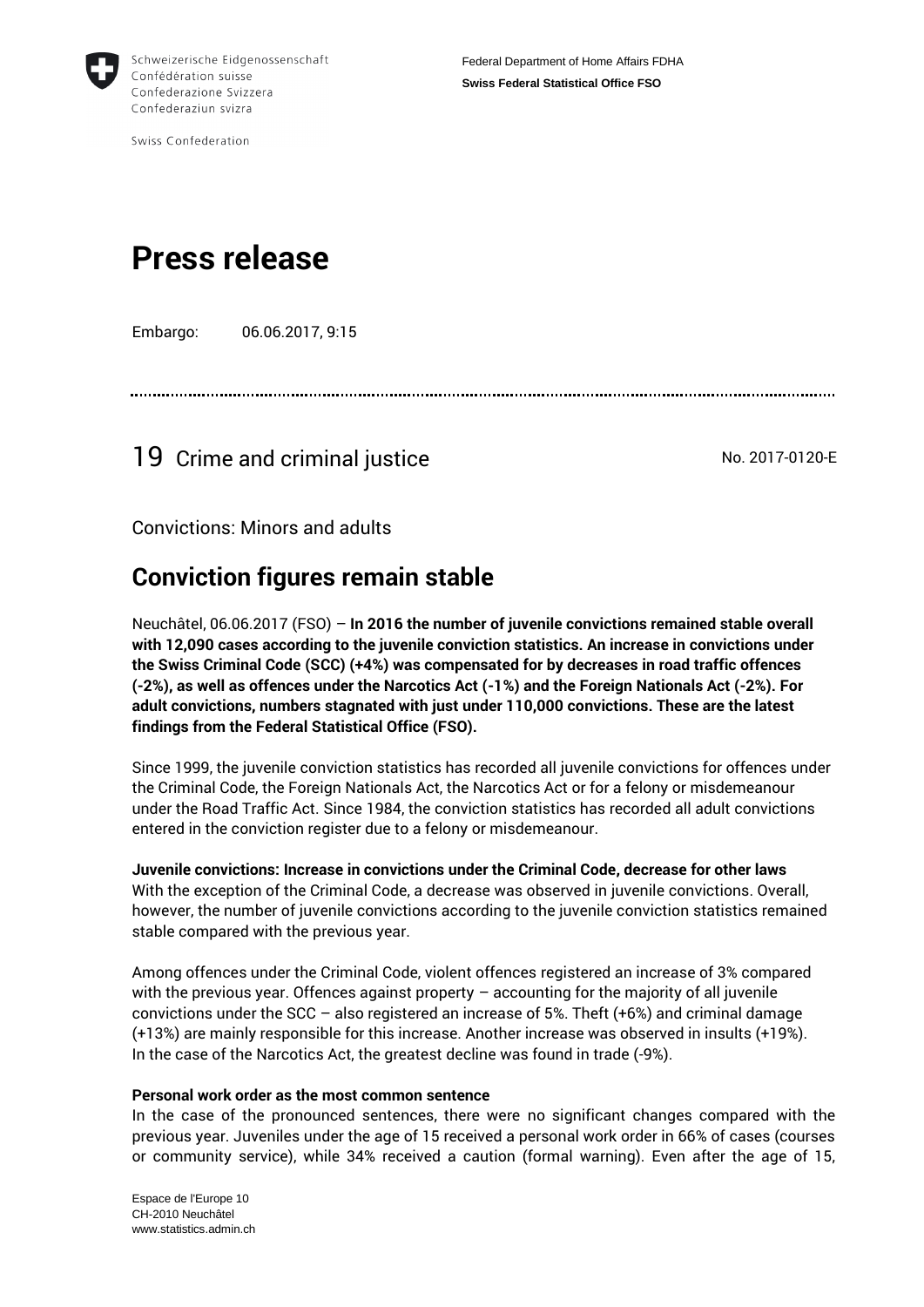#### **Press release FSO**

juveniles also mostly received a personal work order. As custody orders and fines may be imposed from this age onwards, the share of personal work orders fell to 47% and cautions to 26%. The share of custodial sentences was 6% while fines accounted for 26% of convictions.

3% of all convictions also included a measure. In 94% of cases, this was an out-patient measure. Inpatient measures were therefore very rarely ordered in 2016.

### **Adult convictions: High-level stability**

With 109,116 convictions for 2016, although the conviction statistics registered a decrease of 2% compared with the previous year, this should not be over-interpreted. Some convictions from 2016 are yet to take full legal effect and therefore are not considered in the statistics. The decrease concerns all important laws (SCC: -2%; RTA: -2%; NarcA: -6%; FNA: -3%).

### **Financial penalties mostly suspended, custodial sentences mostly unsuspended**

Financial penalties remain the most common sentence (86%, 94,109 convictions). In most cases, this penalty is suspended (82%), i.e. the convicted person only has to pay the penalty in the event of subsequent recidivism or failure to adhere to probation terms. In addition to the suspended fine, very often a fine is imposed that the convicted person must pay without exception. In total, unsuspended financial penalties and fines amounting to almost CHF 42 million are imposed annually. A sum of just under CHF 223 million is also imposed in suspended financial penalties. The share of community service has almost halved since 2009 and was 2% in 2016.

In total, custodial sentences accounted for 11% of all main sanctions among adults (12,086). In contrast to financial penalties, however, these were mainly unsuspended (74%).

The share of unsuspended custodial sentences in all sentences was 8%, but varied by law. With 1.3% of custodial sentences, the share of persons convicted under the Road Traffic Act was the lowest. Crimes under the Foreign Nationals Act or the Narcotics Act were far more often punished by an unsuspended custodial sentence (25% and 23% respectively). In 3 out of 4 cases, unsuspended custodial sentences lasted under 6 months (75%).

#### **Unsuspended short custodial sentences mainly for convicted persons without a B or C permit**

Considered by nationality, the share of Swiss nationals convicted with an unsuspended custodial service was slightly lower than that of foreign nationals with a B or C permit (2.9% or 3.6% respectively). However, 18% of convicted foreign nationals not permanently residing in Switzerland were convicted with an unsuspended custodial sentence.

This means that 71% of all convictions with an unsuspended custodial sentence concerned foreign nationals not permanently residing in Switzerland. For unsuspended custodial sentences under 6 months, they even accounted for 77% of convictions. For practical reasons, the repression of short custodial sentences striven for with the 2007 revision was unable to be achieved for this group (no income or fixed place of residence).

> FEDERAL STATISTICAL OFFICE Media Office